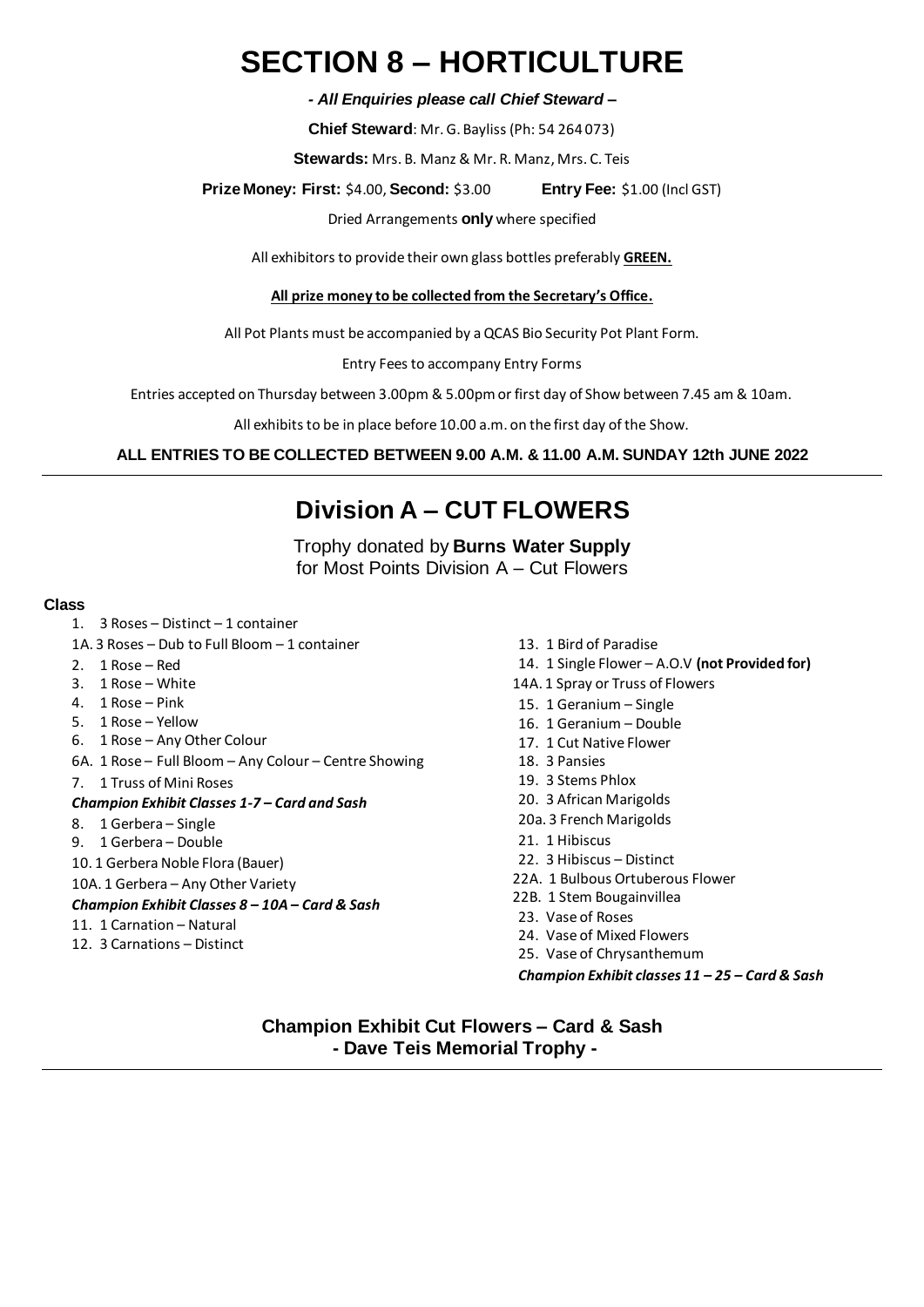## **DIVISION B – FLORAL ART**

**- Trophy Donated by Graham & Norma Bayliss for Most Points Division B – Floral Art**

**1 st Prize** \$6.00 **2 nd Prize** \$4.00

26. Bowl of Petunias 27. Bowl of Flowers – One Variety 28. 1 Trough of Flowers 29. Arrangement using 3 Flowers

- 30. Arrangement of Driftwood and Flowers
- 31. A Green & White Arrangement
- 32. A Foliage Arrangement
- 33. Design with Vines

**Champion Exhibit Floral Art – Card & Sash - Trophy donated by Golden Finch Lawns -**

## **DIVISION C – POT PLANTS**

Trophy sponsored by **Lowood Show Society – Catering Committee**  for Most Points Division C – Pot Plants

### **ALL POT PLANTS MUST BE ACCOMPANIED BY A QCAS BIO SECURITY POT PLANT FORM.**

Pot Plants accepted Thursday between 3.00pm & 5.00pm Plants to be the property of the owner for at least 6 months prior to the Show

POTS NOT TO EXCEED 30CM

- 34. A Pot of Flowering Annuals (1 variety)
- 35. Pot of Coleus
- 36. Pot of Cordyline
- 37. 1 Croton
- 38. 1 Pot Syngonium
- 39. Pot of Eucharis Lily
- 40. 1 Pot Peperomia
- 41. Pot of Aglaonema
- 42. Pot Multiple Plant for Effect
- 43. 1 Trailing Plant
- 44. 1 Begonia
- 45. Pot Plant Not Provided For
- 46. 1 Fern Maidenhair
- 47. 1 Fern Nephrolepis
- 48. Pot Plant in Bloom Not annuals
- 49. Plant in Novelty Container
- 50. 1 Pot for Table Decoration (up to 250mm High)
- 51. Pot of Bromeliad/s
- 52. Pot of Succulent Plant/s
- 53. 1 Pot Cacti

### **Champion Pot Plant – Card & Sash**

**- Trophy Sponsored by Burns Water Supply -**

### **PLANT IN HANGING CONTAINER**

Container not to exceed 300mm in Diameter

Trophy Donated by **Beverley & Rodney Manz** for CHAMPION Plant in HANGING container

- 54. Container Multi Plant No Flowers
- 55. Maiden Hair Fern
- 56. Container Multi Plant Flowering
- 57. Begonia
- 58. Zygocactus in Flower
- 59. 1 Plant Other than Fern

**Most Points 54 – 59 – Trophy Donated by Valley Pest Control Champion Plant in Hanger – Card & Sash**